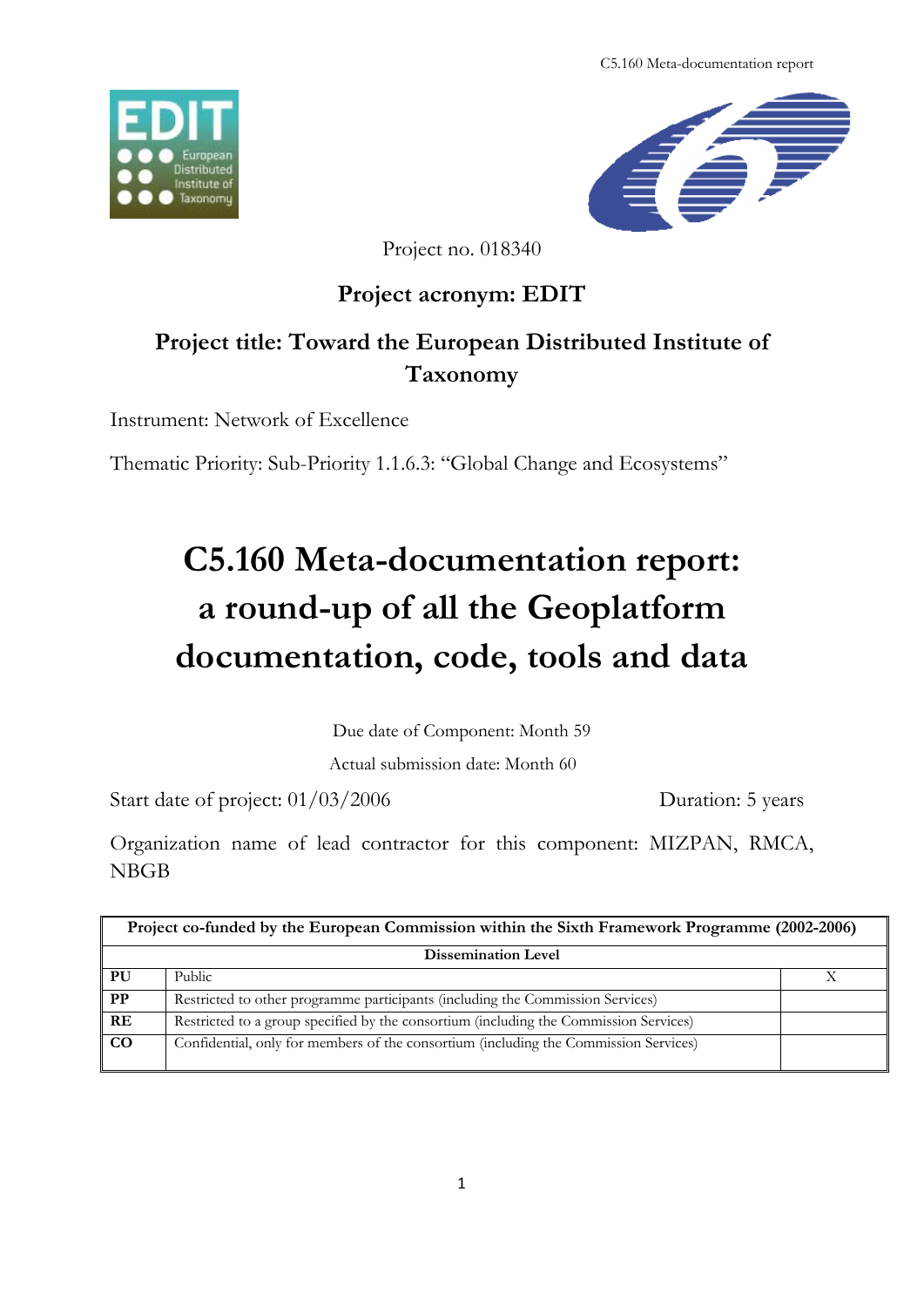This report presents available sources of documentation, code, tools and data related to the EDIT Geoplatform. It was compiled by Marcin Gąsior with a generous input from Patricia Mergen, James Davy and Franck Theeten and the colleagues from the EDIT developer mailing list.

#### **Introduction**

The EDIT Geographical platform components were established under the Work Package 5 – The **EDIT Platform for Cybertaxonomy** (http://wp5.e-taxonomy.eu/). An overview of the Cybertaxonomy platform showing how data is exchanged between various WP5 components is available at the **EDIT Platform Cybergate**: http://wp5.e-taxonomy.eu/platform/.

There are two major geographic tools developed under Work Package 5.4: the **EDIT MapViewer** and the EDIT **Map REST Service**. An overview of geographic components is available at: http://dev.e-taxonomy.eu/trac/wiki/GeographicComponents. The list of WP5.4 components reports are provided in the Annex.

The EDIT mapViewer is meant to be an easy to use online mapping tool for taxonomists working with their own data. The EDIT map REST service was designed to provide means for automated access map generation. It exposes a rich API based on HTTP parameters enabling users to take a full advantage of available functionality.

#### **EDIT MapViewer**

This online tool is currently hosted by RMCA and available at: http://edit.br.fgov.be/edit\_wp5/geo/mapviewer/edit.html

The documentation for the tool is offered in a form of video tutorials connected with additional textual description and is available at:

http://edit.br.fgov.be/edit\_wp5/edit\_info/edit\_videos.html

These videos allow user to quickly familiarize with all MapViewer functionalities and start using the tool.

The GIS data layers used in the MapViewer (as well as in the Map Service) are obtainable at: http://edit.csic.es/GISdownloads.html

The source code of the MapViewer is freely accessible and stored at: http://dev.e-taxonomy.eu/trac/browser/trunk/geo/edit\_wp5\_web\_folder/geo

The reports concerning recent version of the MapViewer are: C5.111, C5.154, C5.156, C5.157, C5.158

# **EDIT Map REST Service**

There are three services currently operating providing different output: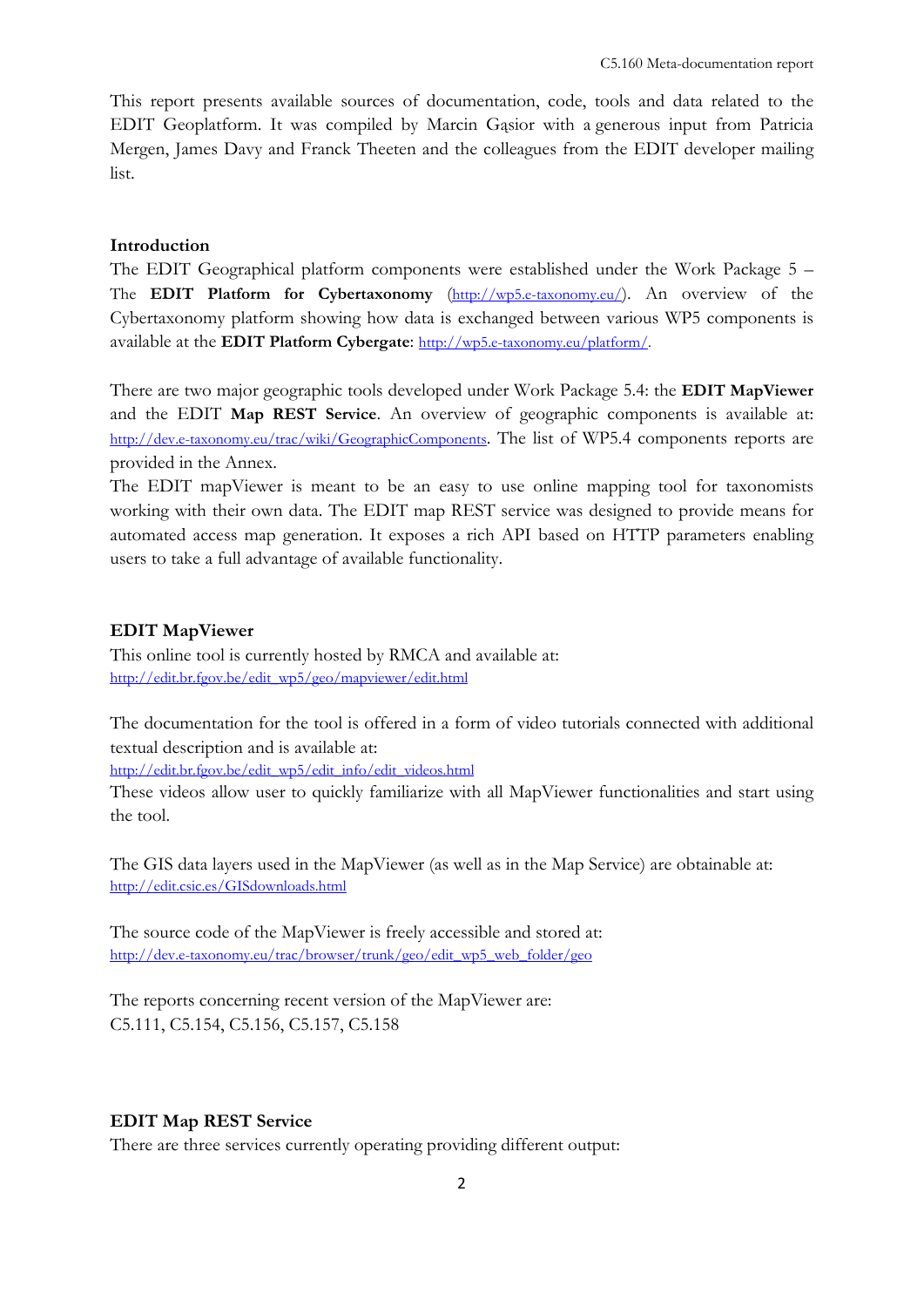- Distribution maps (output areas): http://edit.br.fgov.be/edit\_wp5/v1/areas.php
- $\bullet$  Occurrence maps (output points): http://edit.br.fgov.be/edit\_wp5/v1/points.php
- Map legends (output legend): http://edit.br.fgov.be/edit\_wp5/v1/legends.php

The general description of map REST service and guidance for implementation is available at: http://dev.e-taxonomy.eu/trac/wiki/MapRestServiceApi

The usage examples of currently operating EDIT Map REST Services with URL syntax are presented at:

http://dev.e-taxonomy.eu/trac/wiki/MapRestServiceExamples

The source code of the Map REST Services is freely accessible and stored at: http://dev.e-taxonomy.eu/trac/browser/trunk/geo/edit\_wp5\_web\_folder/v1

The reports concerning recent version of the Map REST Services are: C5.112, C5.154, C5.155, C5.156, C5.158

# **The Coordinate Converter**

This minor tool, developed to facilitate preparation of MapViewer input data, is available at: http://gis.miiz.waw.pl/webapps/coordinateconverter/ Description of usage is provided in the User's Guide section on the site.

The source code of the Coordinate Converter is freely accessible and stored at: http://dev.e-taxonomy.eu/trac/browser/trunk/geo/coordinateConverter

# **Final remarks**

As RMCA has committed to maintaining the Geospatial components beyond EDIT, it was agreed to maintain also the associated documentation. The documentation will be available online and accessible to the community for supplying additional materials and update content.

RMCA has indeed advisory and helpdesk activities in different EU projects and nationally funded project. The cybertaxonomy and biodiversity information services unit of RMCA has thus set up a common helpdesk facility using Drupal with functions compatible with EDIT Scratchpads. The EDIT geospatial components documentation, tutorial and helpdesk will also be maintained in this facility. Upcoming projects funded by the EU or nationally in the domains of Biodiversity, Geology and collection management have expressed interest in using the EDIT map viewer and map Rest services.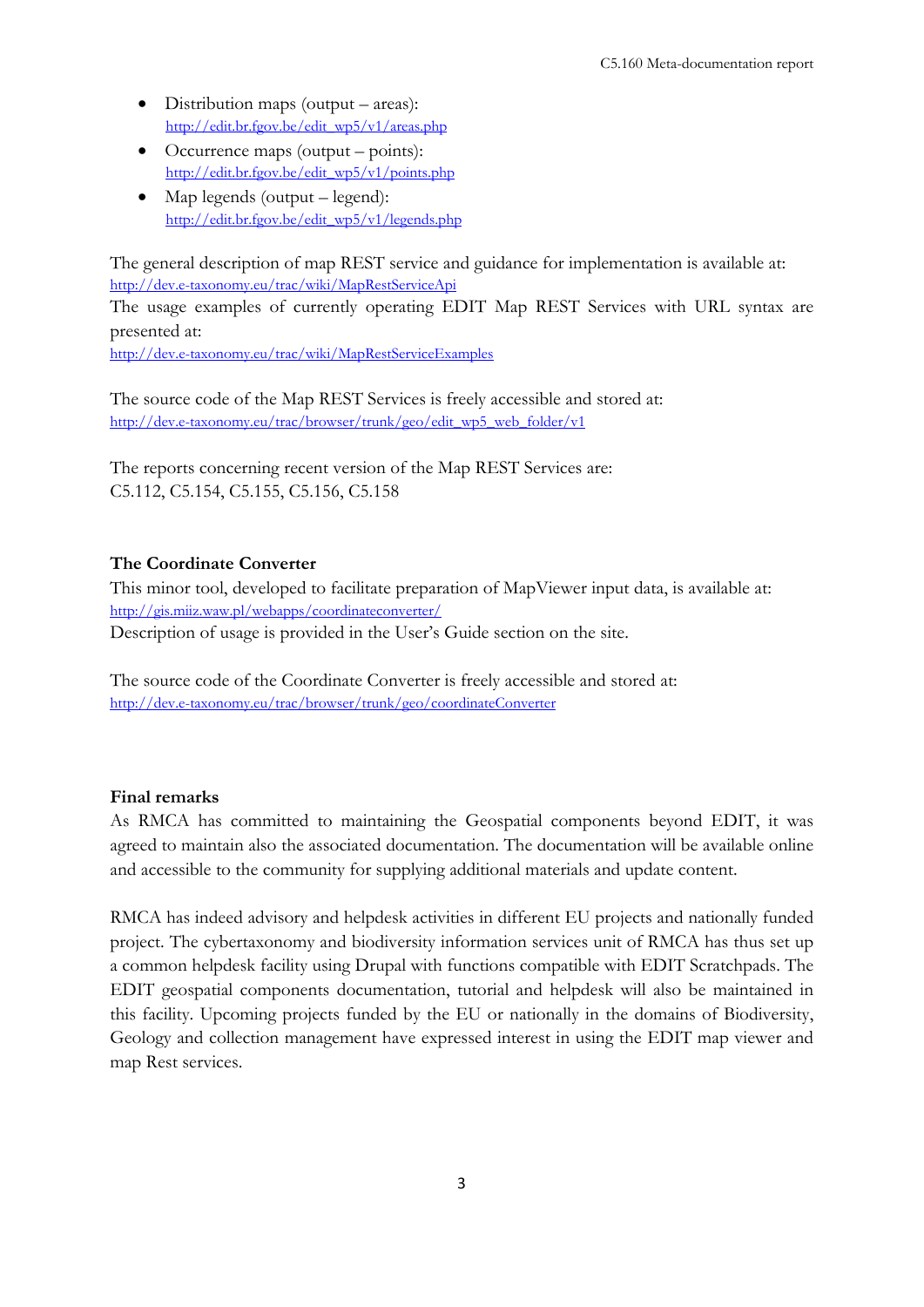### **Annex**

List of Work Package 5.4 components (sorted by completion date). The full list of WP5 components is available at: http://wp5.e-taxonomy.eu/blog/2007/04/04/deliverables

| Component          | Description                                                                                                                                       |  |
|--------------------|---------------------------------------------------------------------------------------------------------------------------------------------------|--|
| C5.31              | Formerly D5.4.2. Application for distribution maps                                                                                                |  |
| C5.32              | eConference on biogeographic representation of biological data with Open GIS                                                                      |  |
| C5.36              | GIS database of vectorial and raster maps freely available at the European extent                                                                 |  |
| C5.42              | Formerly D5.4.1. Relevant European databases on environmental and biological data<br>HTML compilation and link collection                         |  |
| C5.35              | Predictive distribution modelling report                                                                                                          |  |
| C5.38              | Gap analysis in local inventories report                                                                                                          |  |
| C5.43              | Test data report                                                                                                                                  |  |
| C5.41              | Package instructions, internet download structure and text on statistical considerations<br>with examples                                         |  |
| C5.64              | Global background maps available in printing quality                                                                                              |  |
| C5.65              | Point (occurrence) map generation webservice for online and print quality maps released<br>and online available                                   |  |
| C5.66              | Regional distribution map generation webservice for online and print quality maps<br>released and online available                                |  |
| C5.67              | Map generation webservices enhanced for Publication ready maps (print quality)                                                                    |  |
| C5.68              | API Documentation for map generation webservices available                                                                                        |  |
| C <sub>5.070</sub> | Report 1 on converter webservice that transforms point occurrence data to distribution<br>data                                                    |  |
| C5.073             | Workshop with WP7 contributors to geo-Platform to review geo-platform functionality<br>(report on requirements)                                   |  |
| C.5.107            | Specification for the application of EDIT Geo-Software for taxonomic inventory sites<br>(WP7)                                                     |  |
| C5.039             | Report on the application of geoplatform software to map inventory                                                                                |  |
| C5.040             | Application to select vector units by environmental and spatial criteria                                                                          |  |
| C5.060             | ATBI site data linked to geoplatform (deferred from 5.2 to 5.4)                                                                                   |  |
| C5.069             | E-conference on requirements of geospatial services for taxonomists                                                                               |  |
| C5.072             | Dynamically link GBIF data to core geoplatform allowing GBIF data to be visualised in<br>addition to custom user data                             |  |
| C5.108             | MapViewer version 2: The EDIT MapViewer with enhanced functionality available                                                                     |  |
| C5.109             | Map REST Services version 2: The EDIT Map Web Services for occurrence and<br>distribution data with enhanced functionality available              |  |
| C <sub>5.110</sub> | Design document for a prototype software for data completeness assessment (gap<br>analysis) for selected test data (e.g. ATBI and other datasets) |  |
| C5.153             | E-conference with developers and contributors for Geoplatform development and<br>function follow-up                                               |  |
| C5.154             | Testing report on installation of a mapViewer Tool mirror                                                                                         |  |
| C5.155             | E-conference on future-proofing of the Geoplatform components                                                                                     |  |
| C5.156             | Comprehensive report on technical continuity and sustainability of Geoplatform tools<br>beyond the EDIT Project                                   |  |
| C <sub>5.111</sub> | MapViewer version 3: The EDIT MapViewer with enhanced functionality available                                                                     |  |
| C5.112             | Map REST Services further refined and fully integrated into EDIT Platform                                                                         |  |